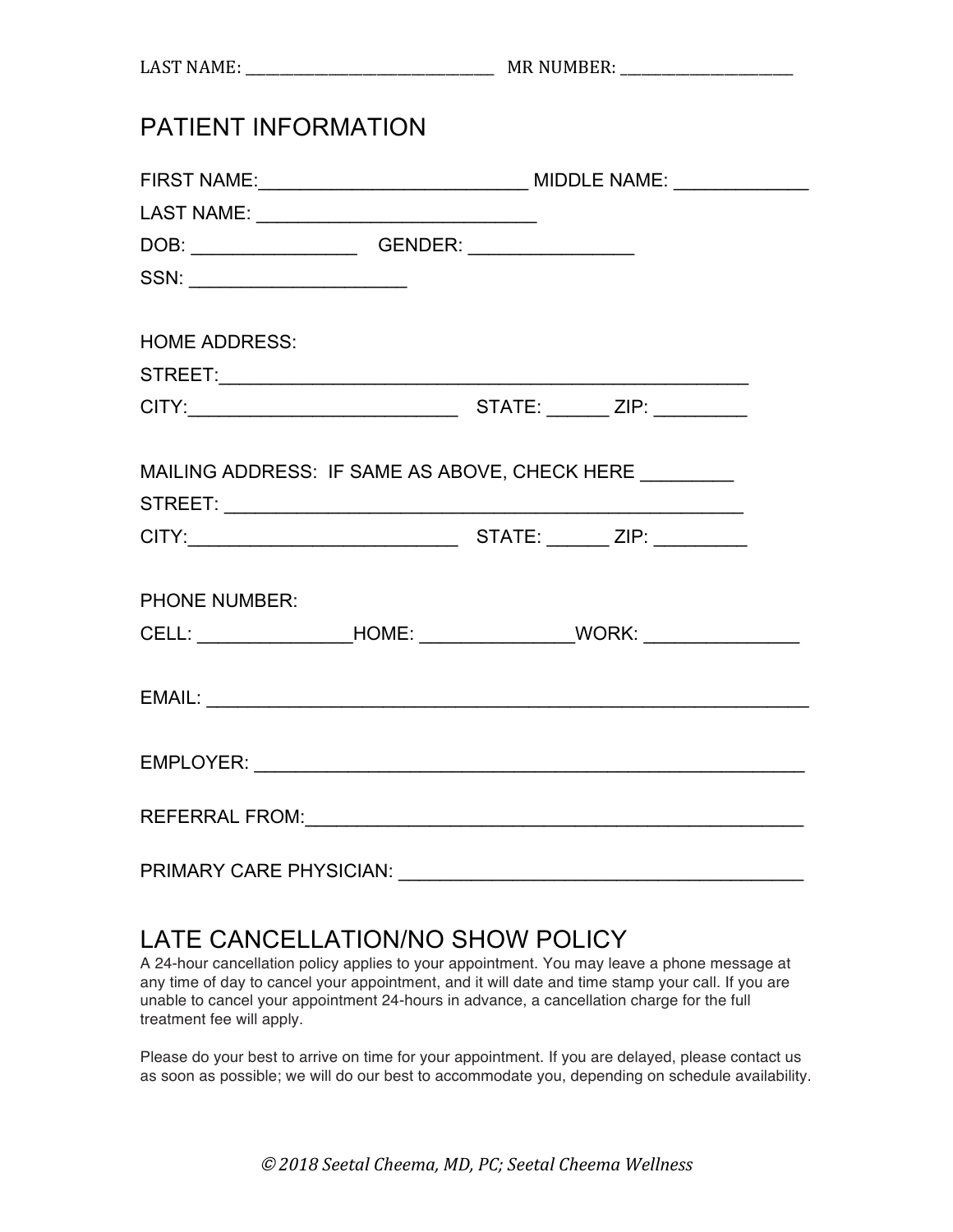## MEDICAL HISTORY

*Please complete this form to the best of your ability, and put "N/A" if a section is not applicable to your health*.

Date of Visit: Date of your last physical examination:

Height: \_\_\_\_\_\_\_\_\_\_\_\_ Weight: \_\_\_\_\_\_\_\_\_\_\_

**Major Concern for Visit:**



\_\_\_\_\_\_\_\_\_\_\_\_\_\_\_\_\_\_\_\_\_\_\_\_\_\_\_\_\_\_\_\_\_\_\_\_\_\_\_\_\_\_\_\_\_\_\_\_\_\_\_\_\_\_\_\_\_\_\_\_\_\_\_\_\_\_\_\_\_\_

When did you first have symptoms of your major concern?

How long have you had this condition?

How would you describe your symptoms? (e.g. if pain, is it sharp, stabbing, burning, pins and needles, cramping, tight) \_\_\_\_\_\_\_\_\_\_\_\_\_\_\_\_\_\_\_\_\_\_\_\_\_\_\_\_\_\_\_\_\_\_\_\_\_\_\_\_

If presenting with pain, how would you rate your pain? (Rate 0-10, 0 being no pain and

10 being the worst pain of you can imagine) \_\_\_\_\_\_\_\_\_\_\_\_

What makes your symptoms better? \_\_\_\_\_\_\_\_\_\_\_\_\_\_\_\_\_\_\_\_\_\_\_\_\_\_\_\_\_\_\_\_\_\_\_\_\_\_\_\_

What makes your symptoms worse?

How often do your symptoms occur: Constantly Present

Or Intermittently Present (please specify when) \_\_\_\_\_\_\_

Overall, are your symptoms improving? \_\_\_ Worsening? \_\_\_ Staying the same? \_\_\_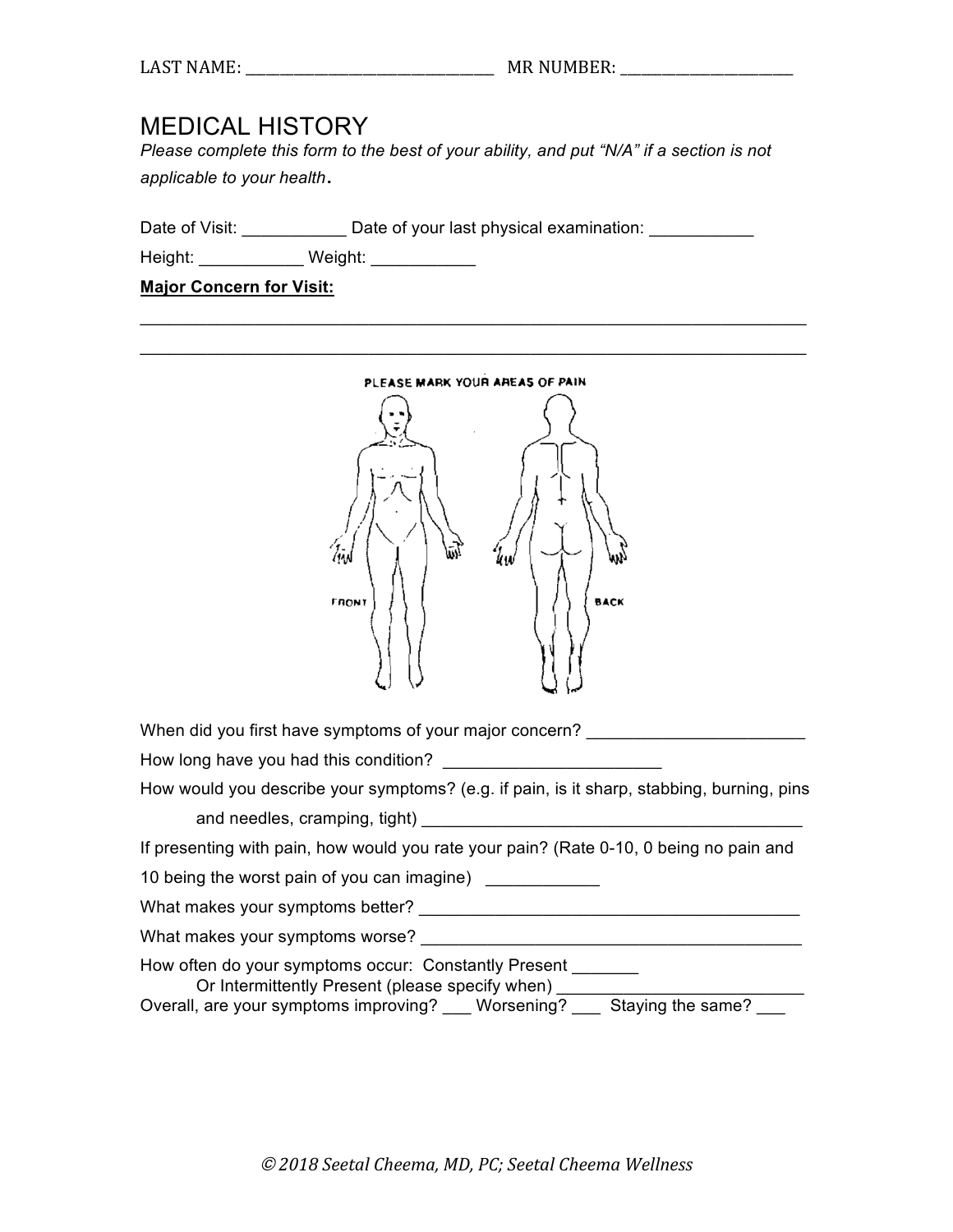What previous medications or treatments have you tried for your condition? Have you had acupuncture, chiropractor, physical therapy, TENS unit, or other modalities?

\_\_\_\_\_\_\_\_\_\_\_\_\_\_\_\_\_\_\_\_\_\_\_\_\_\_\_\_\_\_\_\_\_\_\_\_\_\_\_\_\_\_\_\_\_\_\_\_\_\_\_\_\_\_\_\_\_\_\_\_\_\_\_\_\_\_\_\_\_\_ \_\_\_\_\_\_\_\_\_\_\_\_\_\_\_\_\_\_\_\_\_\_\_\_\_\_\_\_\_\_\_\_\_\_\_\_\_\_\_\_\_\_\_\_\_\_\_\_\_\_\_\_\_\_\_\_\_\_\_\_\_\_\_\_\_\_\_\_\_\_

How does this condition affect your functional life? (Rate 0-10, 0 being no affect and 10 being significant affect)

\_\_\_\_\_\_\_\_\_\_\_\_\_\_\_\_\_\_\_\_\_\_\_\_\_\_\_\_\_\_\_\_\_\_\_\_\_\_\_\_\_\_\_\_\_\_\_\_\_\_\_\_\_\_\_\_\_\_\_\_\_\_\_\_\_\_\_\_\_ \_\_\_\_\_\_\_\_\_\_\_\_\_\_\_\_\_\_\_\_\_\_\_\_\_\_\_\_\_\_\_\_\_\_\_\_\_\_\_\_\_\_\_\_\_\_\_\_\_\_\_\_\_\_\_\_\_\_\_\_\_\_\_\_\_\_\_\_\_

\_\_\_\_\_\_\_\_\_\_\_\_\_\_\_\_\_\_\_\_\_\_\_\_\_\_\_\_\_\_\_\_\_\_\_\_\_\_\_\_\_\_\_\_\_\_\_\_\_\_\_\_\_\_\_\_\_\_\_\_\_\_\_\_\_\_\_\_\_ \_\_\_\_\_\_\_\_\_\_\_\_\_\_\_\_\_\_\_\_\_\_\_\_\_\_\_\_\_\_\_\_\_\_\_\_\_\_\_\_\_\_\_\_\_\_\_\_\_\_\_\_\_\_\_\_\_\_\_\_\_\_\_\_\_\_\_\_\_

Are you able to do your activities of daily living (e.g. clean the house, laundry)?

(Y/N) Would you like to exercise more? (Y/N) Explain further:

What would be your goal from your visit and treatment?

**Allergies to Medications**: \_\_\_\_\_\_\_\_\_\_\_\_\_\_\_\_\_\_\_\_\_\_\_\_\_\_\_\_\_\_\_\_\_\_\_\_\_\_\_\_\_\_\_\_\_\_\_

**Environmental or Food Allergies:** \_\_\_\_\_\_\_\_\_\_\_\_\_\_\_\_\_\_\_\_\_\_\_\_\_\_\_\_\_\_\_\_\_\_\_\_\_\_\_\_

**Vaccination History:** Routine **Modified Course** 

**Medications / Drugs / Herbs** Currently Taking:

*Please indicate dose and how often you are taking. Please bring an attached list if you need more room to complete this.* 

\_\_\_\_\_\_\_\_\_\_\_\_\_\_\_\_\_\_\_\_\_\_\_\_\_\_\_\_\_\_\_\_\_\_\_\_\_\_\_\_\_\_\_\_\_\_\_\_\_\_\_\_\_\_\_\_\_\_\_\_\_\_\_\_\_\_\_\_\_\_ \_\_\_\_\_\_\_\_\_\_\_\_\_\_\_\_\_\_\_\_\_\_\_\_\_\_\_\_\_\_\_\_\_\_\_\_\_\_\_\_\_\_\_\_\_\_\_\_\_\_\_\_\_\_\_\_\_\_\_\_\_\_\_\_\_\_\_\_\_\_ \_\_\_\_\_\_\_\_\_\_\_\_\_\_\_\_\_\_\_\_\_\_\_\_\_\_\_\_\_\_\_\_\_\_\_\_\_\_\_\_\_\_\_\_\_\_\_\_\_\_\_\_\_\_\_\_\_\_\_\_\_\_\_\_\_\_\_\_\_\_

\_\_\_\_\_\_\_\_\_\_\_\_\_\_\_\_\_\_\_\_\_\_\_\_\_\_\_\_\_\_\_\_\_\_\_\_\_\_\_\_\_\_\_\_\_\_\_\_\_\_\_\_\_\_\_\_\_\_\_\_\_\_\_\_\_\_\_\_\_\_

\_\_\_\_\_\_\_\_\_\_\_\_\_\_\_\_\_\_\_\_\_\_\_\_\_\_\_\_\_\_\_\_\_\_\_\_\_\_\_\_\_\_\_\_\_\_\_\_\_\_\_\_\_\_\_\_\_\_\_\_\_\_\_\_\_\_\_\_\_\_ \_\_\_\_\_\_\_\_\_\_\_\_\_\_\_\_\_\_\_\_\_\_\_\_\_\_\_\_\_\_\_\_\_\_\_\_\_\_\_\_\_\_\_\_\_\_\_\_\_\_\_\_\_\_\_\_\_\_\_\_\_\_\_\_\_\_\_\_\_\_

**Previous Surgeries:** Please also indicate year of procedure

**Scars:** Please list all scars from accidents or surgeries

**Family History:** \_\_\_\_\_\_\_\_\_\_\_\_\_\_\_\_\_\_\_\_\_\_\_\_\_\_\_\_\_\_\_\_\_\_\_\_\_\_\_\_\_\_\_\_\_\_\_\_\_\_\_\_\_\_\_\_

| <b>Social History:</b><br>Alcohol use: (Y/N)             | Tobacco use: (Y/N) | Recreational drug use: (Y/N) |  |
|----------------------------------------------------------|--------------------|------------------------------|--|
| Marital Status (circle): Single Married Divorced Widowed |                    |                              |  |
| Children: (Y/N – list number)                            |                    | Pets: $(Y/N)$                |  |

© *2018 Seetal Cheema, MD, PC; Seetal Cheema Wellness*